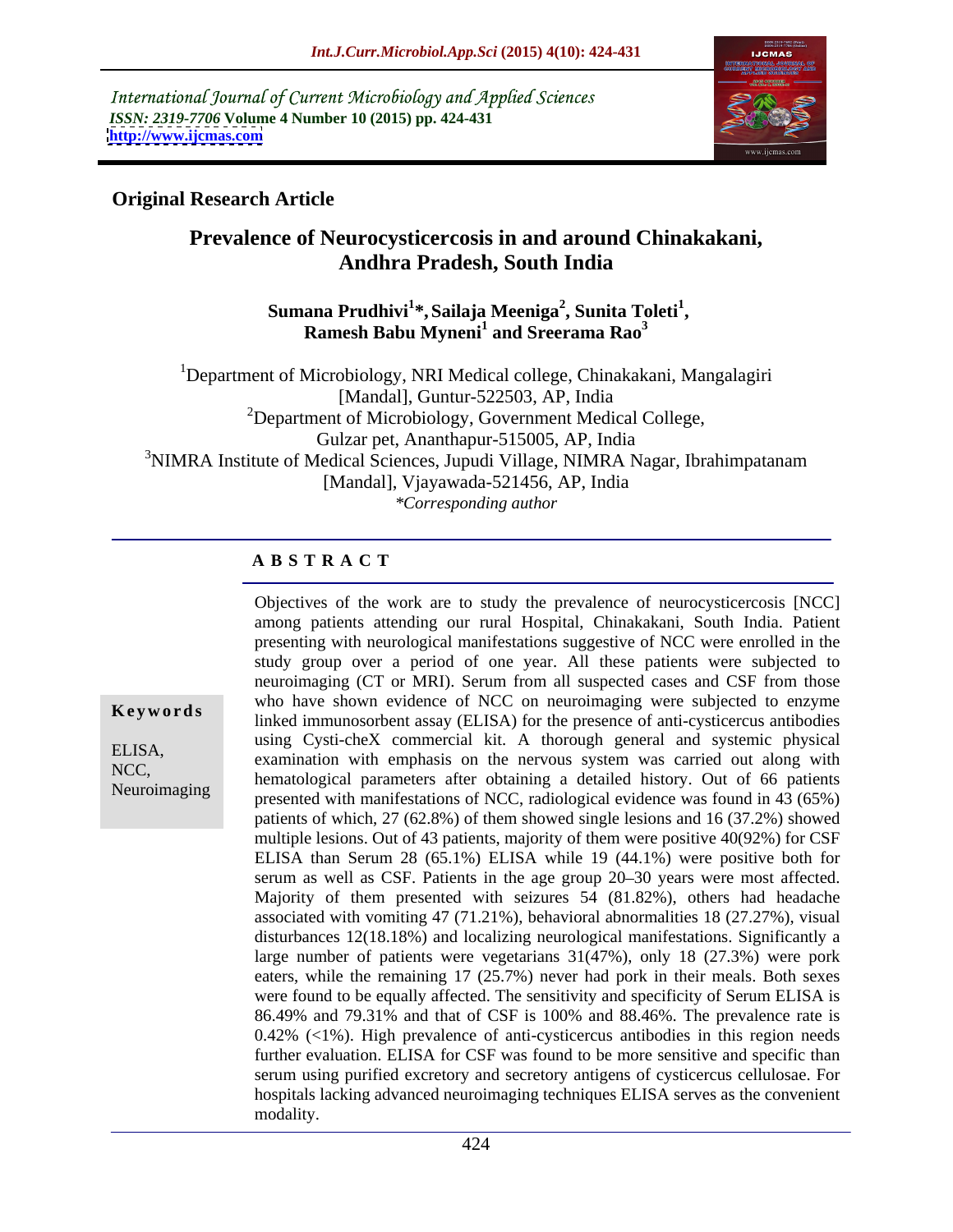NCC is a disease caused by the metacestode or larval form of the tapeworm Taenia solium when it lodges in the central nervous system [CNS]. The disease is a major public health problem in the developing countries of Asia, Africa and Latin America (Fisser *et al.,* 1982) It is regarded as the most common parasitic disease of the CNS and in India, as a major cause of neurological morbidity accounting for 47% of cases of epilepsy in South India (Chowdary *et al.,* 2004). In North India, upto 50% of the children with al., 2001; Garcia et al., 2005). partial seizures have a recognizable the most common cause of the focal seizures

It is a disease difficult to diagnose on the rural area in Guntur district. 2. To compare clinical picture alone as the manifestations the sensitivity and specificity of enzyme of NCC are polymorphic; no symptom or linked immunosorbent assay (ELISA) by sign is specific presenting with seizures, detecting anti-cysticercus antibodies in the (most common) headache, hydrocephalus, serum and CSF of clinically suspected and chronic meningitis, focal neurological radiologically proven cases using purified deficits, psychological disorders, dementia, excretory and secretory antigens of occular and spinal cysts (Kashi Nath Prasad *et al.,* 2008). More over the symptoms differ according to the number, location of the **Materials and Methods** cysts in the brain (parenchymal or ventricular) and the state of the parasites (vesicular, degenerating or calcified). The definitive diagnosis is made using a **Source of date:** A total of 109 samples (66 combination of methods including images of serum, 43 CSF) were collected from patients the cysts in the brain (by CT or MRI) and attending the Outpatient Departments of immunological methods (Detection of General Medicine, Paediatrics and specific antibodies or antigens). Neurology. Neuroimaging modalities (CT and MRI) have greatly improved the accuracy in the diagnosis of NCC (Kashi Nath Prasad *et al.,* 2008; Sharda *et al.,* 2002; Gracida and Del **Participants/patient selection:** Patients Brutto, 2003). MRI is considered the best included in the study group were those neuroimaging tool for the detection of reporting to the hospital with neurological degenerating and viable cysticerci, while CT is the best for calcified lesions. More over MRI with gradient echo sequence phase imaging has overcome this also (Kashi Nath dementia. They also included patients with

**Introduction** Prasad *et al.,* 2008; Sharda *et al.,* 2002).

A wide range of serological tests have been used in the diagnosis of NCC. Among which ELISA and electro immuno transfer blot (EITB) assays are the commonest, each exhibiting varying degrees of sensitivity and specificity based on the type of antigen and specimen used for the test (Kashi Nath Prasad *et al.,* 2008). A definitive and probable diagnosis of NCC can be made on the basis of proposed clinical, radiological and epidemiological criteria (Del Brutoo *et al.,* 2001; Garcia *et al.,* 2005).

underlying cause and NCC was found to be Aims and objectives of the work: 1. To in children (Singhi and Singhi, 1997). (NCC) in patients attending our tertiary care study the prevalence of neurocysticercosis hospital from in and around Chinakakani, a excretory and secretory antigens of cysticercus cellulosae.

# **Materials and Methods**

# **Study Design: Descriptive study**

General Medicine, Paediatrics and Neurology.

## **Study period:** One year

manifestations such as seizures, convulsions, fainting attacks, recurrent headaches, focal neurological deficits, signs of meningitis and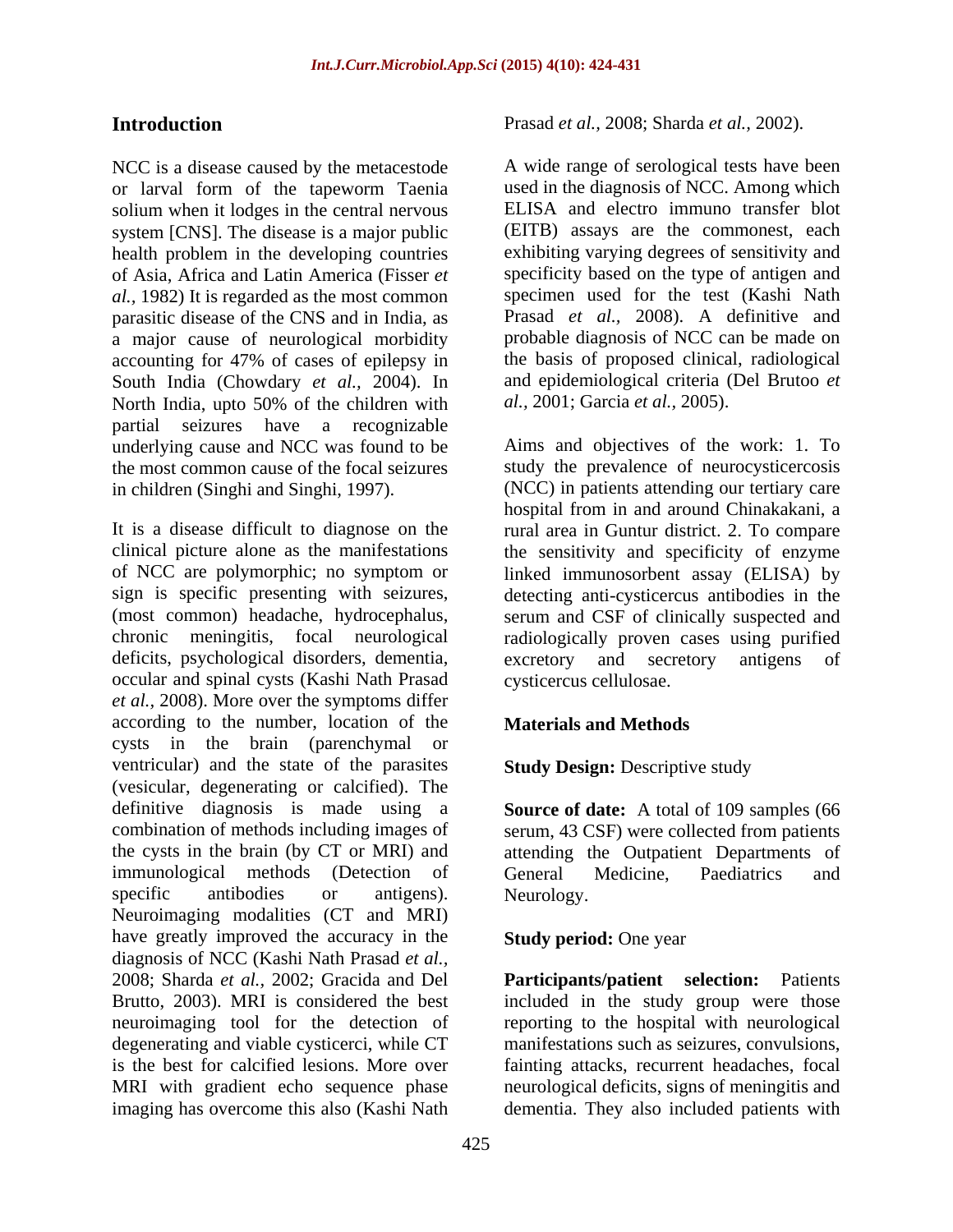Patients excluded in the study group were following alcohol intake and previously diagnosed cases of chronic renal failure, hepatic failure or electrolyte abnormalities **Statistical analysis** were also excluded.

All these patients presenting with symptoms and signs suggestive of NCC were subjected to neuroimaging studies (CT scan or brain Results and Discussion MR). Serum samples were collected from all of them where as CSF samples only from A total of 66 cases presenting with those who have shown lesions on CT scan. manifestations of NCC were included in the All patients were subjected to detailed study group. The greatest number of patients history taking and an examination session were found to be in the 20–30 years age following a planned protocol. History of group (30.3%), followed by 30–40 years ago seizures, fainting attacks, headache, recent development of subcutaneous or muscular The male to female ratio of the patients nodules, food habits, occupation and among the study group was 1.2:1 (Table 1). previous medication were elicited in detail. A thorough general and systemic physical The common spectrum of clinical features examination was carried out with emphasis manifested by these cases was given in on the nervous system. The networking of the network of patients presented with  $f(x)$  figure 1. Majority of patients presented with

Routine investigations such as by headache and vomiting. Minority of them hematological parameters (hemoglobin, TLC, DLC, ESR, absolute eosinophil count) were carried out on each patient. Taking aseptic precautions, blood samples from all In dietary terms, significantly large number (66) the clinically suspected NCC cases and of patient were vegetarians 31 (47%), only CSF samples only from those who have 18 (27.3%) were pork eaters while the shown evidence of NCC on neuro imaging (46) were collected.

further use. Cysticercus IgG antibodies were

history of trauma following a fainting attack estimated in sera and CSF samples by or seizure but clinically not suggestive of a ELISA using Cysti-cheX a commercial kit cerebro vascular accident (CVA). which uses purified excretory secretory previously diagnosed cases of NCC with diluted serum and CSF samples as per undergoing treatment or reporting for follow manufacturer's instructions and optical up in the hospital. Other exclusions were density (OD) was read at 450 nm using clinically diagnosed cases of CVA. Patients ELISA reader. Test samples having OD with history of alcoholism or trauma more than low positive control were taken as antigens of cysticercus cellulosae maintained in vitro. Tests were performed positive.

# **Statistical analysis**

Descriptive statistics like tables, graphs and percentages were used to present the data.

# **Results and Discussion**

group (15.15%), in both males and females.

seizures or seizures with headache followed were with visual disturbances and behavioral abnormalities.

remaining 17 (25.7%) never had pork in their meals.

Antibody assay **Antibody** assay **Of the 66 cases, radiological evidence** was Serum was separated and both serum and patients. Asingle lesion was found in 27 CSF samples were stored at -20<sup>0</sup>C until  $(62.8\%)$  patients and multiple lesions in 16 found to be present by CT scan in 43 (37.2%) patients (Table 2).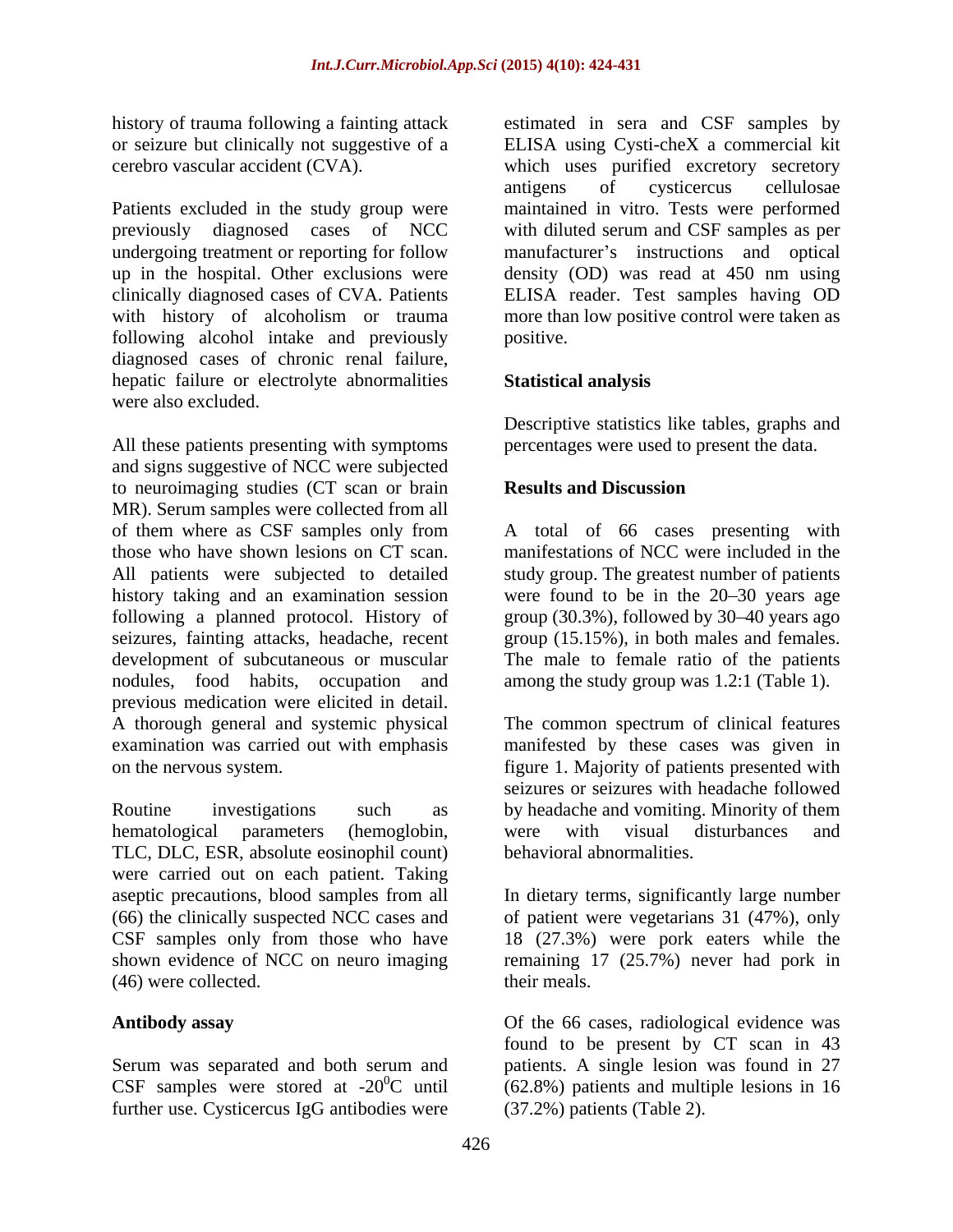Out of 66 serum samples subjected to

In the group of 43 patients where both serum (collecting before subjecting the patients to the family not only with a means of income CT) and CSF were collected, sera alone but also meat. In the absence of sanitary were positive in 28 (65.1%), CSF alone in infrastructure, people use open areas and 40 (93%) while in 19 (44.1%) cases both fields for defecation. Free raring pigs thus serum and CSF were positive. The sensitivity, specificity, Positive predictive value and Negative predictive value of human to pig. The pork being sold to serum is 86.49%, 79.31%, 84.1%, 82.14% customers is not thoroughly inspected and that of CSF is 100%, 88.46%, 93.02%, because of threat of condemnation and 100%. The prevalence rate is 0.42% (<1%) (Fig. 2).

ELISA, 37 (56%) had anticysticercus To our knowledge, there is no information antibodies of which 21 (56.75%) were males of NCC available in our region. So this and 16 (43.25%) were females with  $M: F =$  study has been taken up to know the 1.2:1. prevalence of the disease in and around chinakakani. Many rural households in this region rear pigs in small numbers providing have access to human faeces which perpetuates transmission of the parasite from taxation.

| <b>Age</b>  | Males $[\%]$ | <b>Females</b> $\lceil \frac{9}{6} \rceil$ | Total $[\%]$ |
|-------------|--------------|--------------------------------------------|--------------|
| $10$ o $20$ | 8[12.1]      | 7[10.6]                                    | $15$ [22.7]  |
| 20 to 30    | $12$ [18.1]  | 8[12.1]                                    | 20 [30.3]    |
| 30 to 40    | 5[7.5]       | 6 [9]                                      | $11$ [16.6]  |
| 40 to 50    | 4[6]         | 2[3]                                       | 6[9]         |
| 50 to 60    | 4[6]         | 3[4.5]                                     | 7[10.6]      |
| 60 to 70    | 1[1.5]       | 3[4.5]                                     | 4[6]         |
| 70 to 80    | 2[3]         | 1[1.5]                                     | 3[4.5]       |
| Total       | 36 [54.5]    | 30 $[45.5]$                                | 66 [100]     |

**Table.1** Demographic analysis of patients with NCC

**Table.2** Distribution of cases according to the type of lesion

| Type of cyst   | No.of cases |                                              |
|----------------|-------------|----------------------------------------------|
| Single<br>____ | $\sim$      | 62.70                                        |
| Multiple       | 16          | 27.21<br>$\sim$ $\prime$<br>, , <u>, ,</u> i |
| Total          | 43          | 100                                          |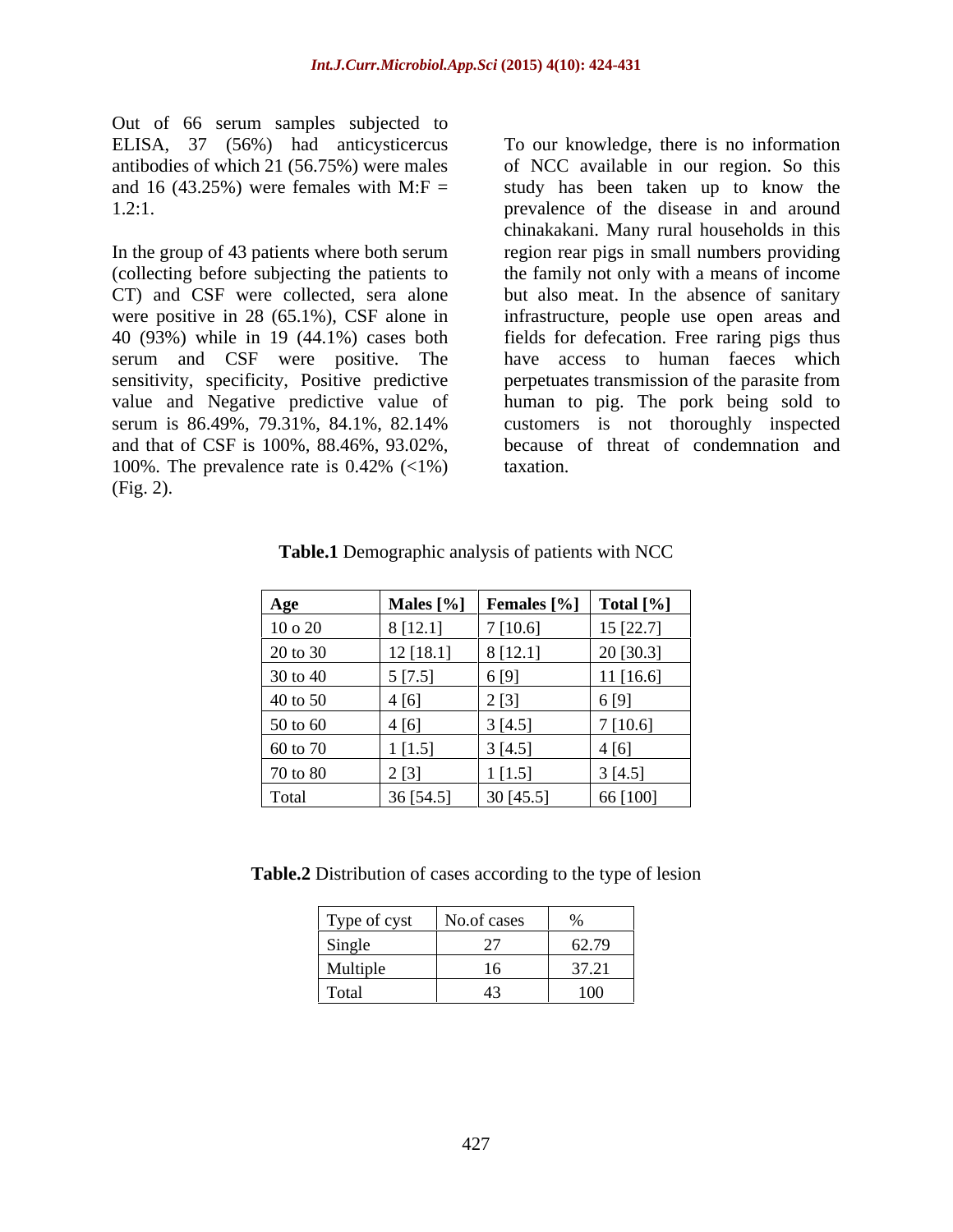

**Fig.1** Distribution of cases according to symptomatology

**Fig.2** Distribution of CT positive cases in serum and CSF



In our study, a good number of cases were patients were found to be vegetarians 31 noted in the age group 10–40 years with (47%). This may be related to the practice of maximum number between 20–30 years in consuming raw or unwashed vegetables/ both males and females. This is in fruits contaminated with the parasite eggs. accordance with most other studies (Janak Similar studies conducted by others have kishore *et al.,* 2004; Palacio *et al.,* 1998; Del also shown that a large proportion of Brutto and Scotelo, 1998). patients population belong to the vegetarian

Both sexes were found to be almost equally

affected (1.2:1). A large percentage of shown equal preponderance among group (Ashish kumar Suhial *et al.,* 2006; Varma and Gour, 2002) while others have shown equal preponderance among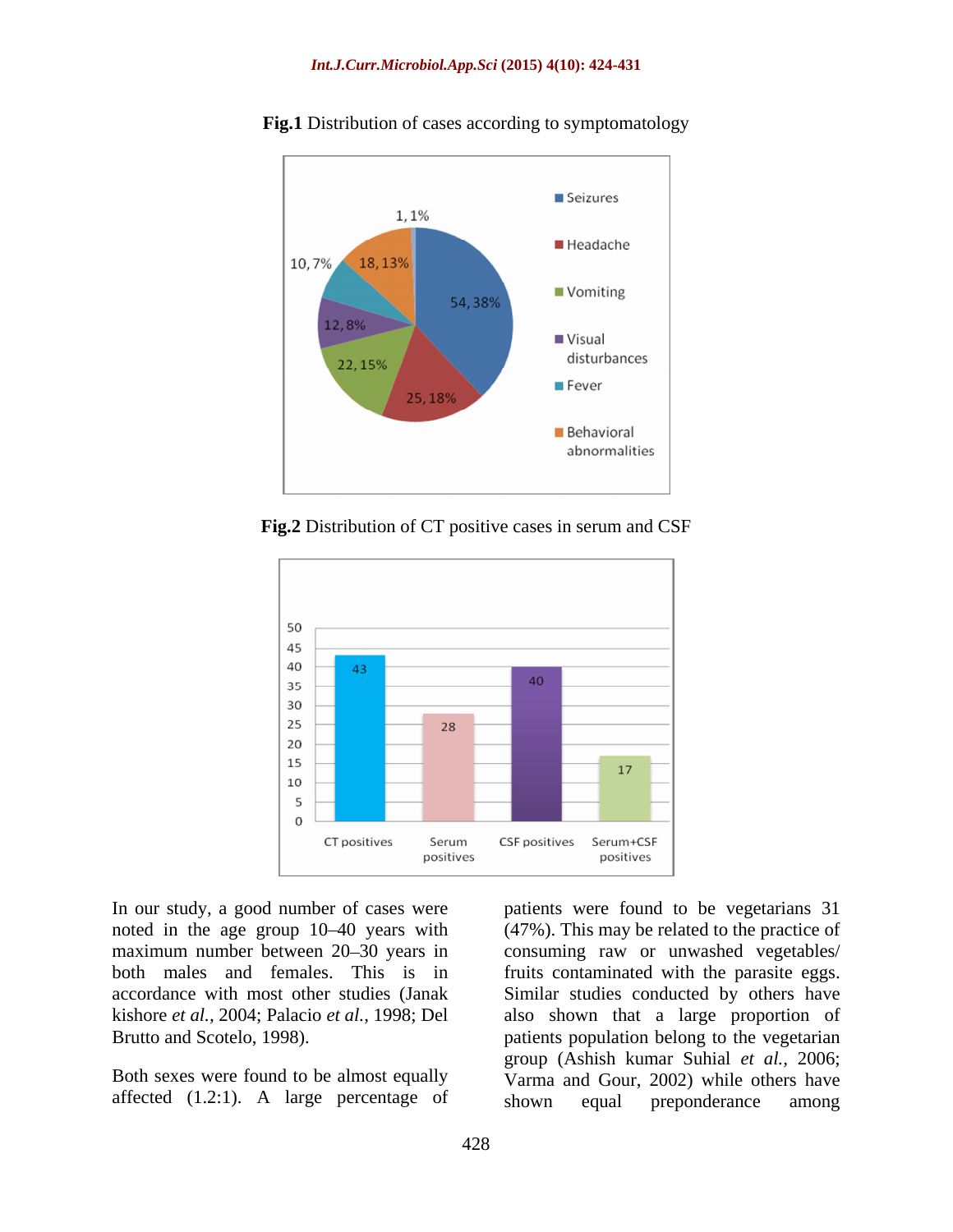Suhial *et al.,* 2006; Varma and Gour, 2002; Prasad *et al.*, 2002). Majority of cases for the vomiting and localizing neurological was chosen as the test of choice. manifestations. Cysticercosis was the epilepsy cases in Changigarh (Janak Kishore

Many studies have reported a higher prevalence of epilepsy in developing countries than in the developed world study in South India, a third of active serum is 86.49%, 79.31% and that of CSF is epilepsy was related to neurocysticercosis (Dupak Goel *et al.,* 2011; Rajasekhar *et al.,* 2006). One hospital- based study in north India had also suggested that a good prevalence rate of 5.33 per 1000 population.

single ring enhancing lesions in CT scan were more in number (62.8%) than multiple solitary cysticercus granulomas (SCG)<br>contribute to almost 70% of the disease

to detect anti-cysticercus antibodies both in excretory secretory antigens of cysticercus to perform, less time consuming, easilycellulosae and an attempt was made to

vegetarians and non-vegetarians (both pork compare the sensitivity and specificity of eaters and non- pork eaters) (Ashish kumar ELISA for the same. Even though current presented with seizures (generalized or antibodies is EITB (Proano – Narvaez *et al.*, focal) followed by headache associated with 2002), because of cost effectiveness, ELISA data indicates that the most effective assay detection of anti-cysticercus was chosen as the test of choice.

causative agent of seizures in 5.9% of 103 *et al.,* 2004) showing evidence of single or multiple Out of 66 clinically suspected cases of NCC subjected to CT, only 43 of them were lesions, out of which majority of them were positive for CSF ELISA 40 (93%) than serum ELISA 28 (65.1%).

(Athanase Millogo *et al.,* 2012; Roman *et*  In the present study we found that the *al.,* 2000; Preux *et al.,* 2000).In a recent sensitivity and specificity of ELISA for proportion of recurrent unprovoked seizures Narvaez *et al.,* 2002; Wilson *et al.,* 1991). were due to NCC (Mohanty *et al.,* 2008). More over the sensitivity and specificity of Another meta- analysis study reported a ELISA depends upon the nature of antigen (Sridharan and Murthy, 1999; Athanase number, location and stage of lesion, patient Millogo *et al.*, 2012). Selected for the study, steroid intake, As far as lesions are concerned patients with Flisser *et al.,* 1990; Del Brutto and Sotelo, serum is 86.49%, 79.31% and that of CSF is 100%, 88.46%. This is in accordance with other studies which have also shown that ELISA is more sensitive for the detection of antibodies in CSF than serum (Proano used, method of purification of antigen, antibody responses etc (Rosas *et al.,* 1986; 1998; Sotelo *et al.,* 2002).

lesions (37.2%). In endemic countries of Even though EITB assay is more sensitive Latin America, Africa and most of Asia the than the ELISA especially when serum is disease is mainly multi-lesional. In India being tested, (Proano – Narvaez *et al.*, 2002; contribute to almost 70% of the disease observed with either technique in cases with while multi-lesional NCC (MNCC) is seen single cysts or calcified lesions (Wilson *et* in 30% of cases (Oommen *et al.,* 2004; *al.,* 1991; Espinoza *et al.,* 1986). The Wadia *et al.*, 1987; Rajashekar and Chandy, complexity of the technique, time of 2000).<br>
2000). execution, sophisticated equipment, need for<br>
12000). execution, sophisticated equipment, need for<br>
2000).<br>
2000). execution, sophisticated equipment, need for<br>
2000). the serum and CSF of patients using purified since ELISA being relatively cheaper, easy Wilson *et al.,* 1991) a low sensitivity was execution, sophisticated equipment, need for availability of highly skilled personnel and cost makes EITB a difficult tool for routine use in developing countries like India. Thus,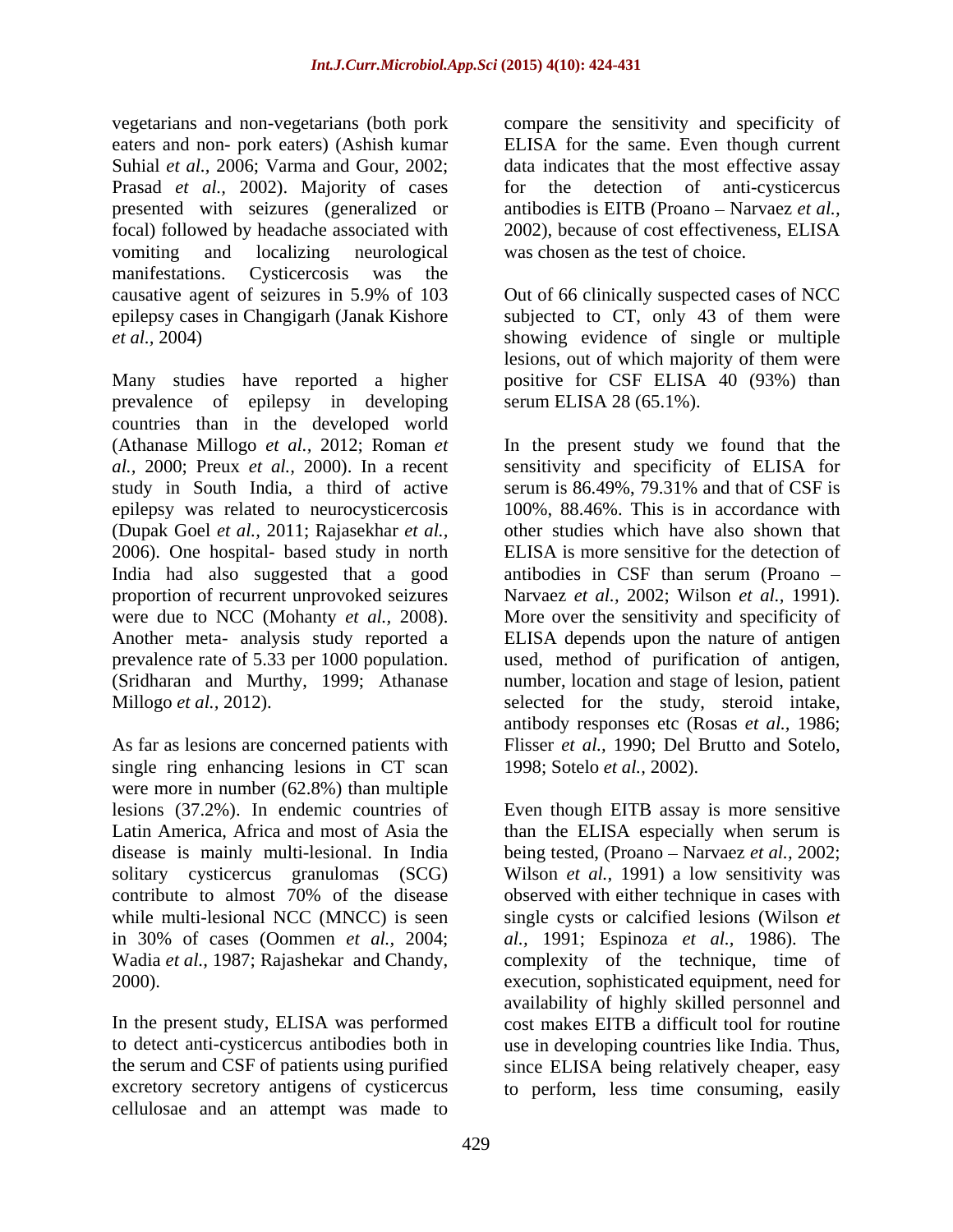assurance procedures can be used as an

In conclusion, the prevalence of anti cysticercus antibodies in clinically suspected cases of NCC was significantly high. We believe that this is only a rough indicator.<br>
Figure 15 Tr., Tsang, V.V., Nash, T.E., Small number of pork eaters and a significant number of vegetarians suggest other modes of transmission and need for further evaluation. CSF ELISA was found to be more sensitive and specific than serum ELISA. Since positive response with for neuron-<br>neuron-<br> $177-183$ . neuroimaging or serology depends on the  $\frac{177-183}{17}$ .<br>stage of the discase, both tests should be Del Brutto, O.H., Sotelo, J. 1998. stage of the disease, both tests should be done together to rule out NCC. But hospitals<br>*Infect. Dis.*, 10(6): 1075–87. which can't afford and lack advanced<br>Del Brutto. O.H., Scotelo. J., techniques, ELISA remains the most convenient modality.<br>
Infect. Dis., 10(6): 1075–87.

We are extremely grateful to Dr.G.Ramana Reddy, Dept of Neurology, NRIMC and the staff of Radiology Dept, NRIMC for their kind concern and support. Our sincere thanks to all the patients without whom this study wouldn't have been possible.

**Ethical approval:** Approved by the Fisser, A., Willms, K., Lac latte, J.P., La rralde,

- Das, Anurag, K.S., Negi, 2006. A study of neurocysticerosis in the foothills of the Himalays. *Int. J. Infect. Dis.,* 10: 79
- Athanase Millogo, Pascal Nitiema, Helne epilepsy in rural areas of Burkina Faso. *Epilepsia,* 53(12): 2194–2202.
- available and convenient for quality Chowdary, G.V.S., Murthy, J.M.K., Vijay, S. alternative tool. associated with neurocysticercosis; a 2004 Prevalence of seizure disorders community based study comprehensive rural epilepsy study  $-$  South  $-$  India [CRESS]. In: The Asian and ocean congress of neurology, Singapore.
	- Del Brutoo, O.H., Rajashekar, V., White, A.C. Jr., Tsang, V.V., Nash, T.E., Takayanagui, O.M., Schanty, P.M., Evans, C.A., Fisshes, A., Correa, D., Btero, D., Btero, D., Allan, J.C., Sarti, E., Gonzale, A.E., Gilman, R.H., Garcia, H.H. 2001. Proposed diagnostic criteria for neurocysticercosis. *Neurology,* 57: 177 183.
	- Del Brutto, O.H., Sotelo, J. 1998. Neurocysticercosis: an updates. *Rev. Infect. Dis.,* 10(6): 1075–87.
	- Del Brutto. O.H., Scotelo. J., Neurocysticrecosis: an updates. *Rev. Infect. Dis.,* 10(6): 1075–87.
- **Acknowledgement** Melhotra, V., Sazena, 2011. Dupak Goel, J.S., Dhanai, Alka Agarual, V., Melhotra, V., Sazena, 2011. Neurocysticercosis and its impact on crude prevalence rate of epilepsy in an Indian community. *Neurol India,* 59(1):  $37 - 40.$
- **Funding:** NRI Academy of Sciences. Espinoza, B., Ruiz – Palacios, A., Tovar, *et al.* 1986. Characterization by enzymelinked immunosorbent assay of the humoral immune response in patients with neurocysticercosis and its application in immunodiagnosis. *J. Clin. Microbiol.,* 24: 536–541.
- Institutional Ethical Committee. C., Ridaura, C., Beltran, F. (Eds), 1982. **Reference** and **Reference Exercise 2 REFERENCE EXECUTE: REFERENCE EXECUTE: EXECUTE: EXECUTE: EXECUTE: EXECUTE: EXECUTE: EXECUTE: EXECUTE: EXECUTE: EXECUTE: EXECUTE: EXECUTE: EXECUTE: EX** Ashish kumar Suhial, A., Khan, Sarah, Sanjay cysticercosis. Academic press inc., New<br>Das Anurag K.S. Negi 2006 A study York. Pp. 39–46. Cysticercosis: Present state of Knowledge and perspectives. In: Geographical distribution of human cysticercosis. Academic press inc., New York. Pp. 39–46.
	- 82. *Taenia solium* cysticercosis and vord du Flisser, A., Plancarte, A., Correa, D., *et al.* 1990. New approaches in the diagnosis of Tago. *Bull Soc. Path. Ex.*, 83: 263–274.
	- Carbin, Maric Paule Boncovur Martel, Garcia, H.H., Del Brutoo, O.H., Nash, T.E., *et al.* 2012. Prevalence of White, A.C. Jr., Tsang, V.C., Gilman, neurocysticercosis among people with <br>enilensy in rural areas of Burkina Faso. <br>diagnosis and management of R.H. 2005. New concepts in the diagnosis and management of